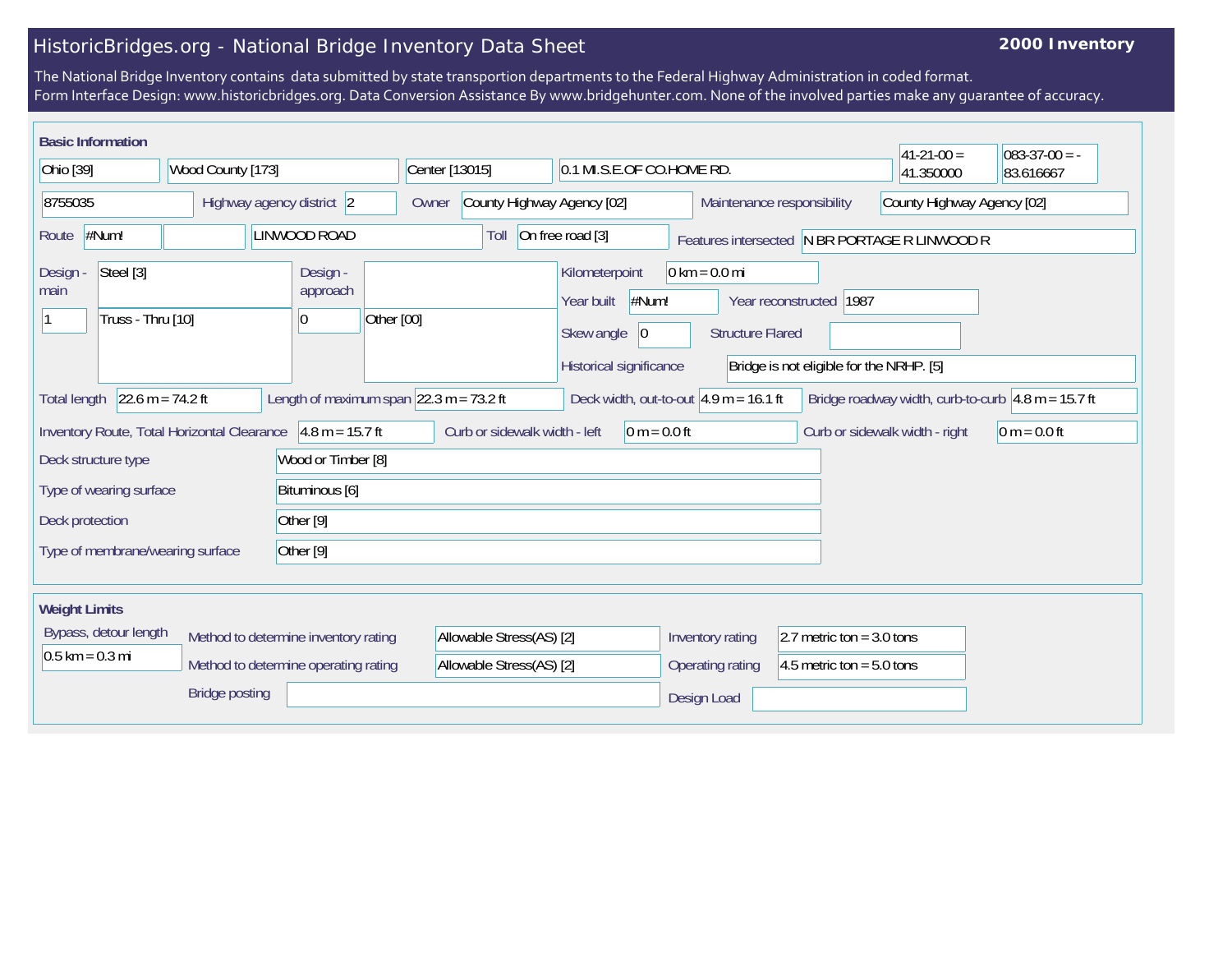| <b>Functional Details</b>                                                                                |                                                                                          |  |  |  |  |  |  |
|----------------------------------------------------------------------------------------------------------|------------------------------------------------------------------------------------------|--|--|--|--|--|--|
| Average daily truck traffi   0<br>Average Daily Traffic<br>65                                            | 2015<br>Year 1994<br>88<br>Future average daily traffic<br>%<br>Year                     |  |  |  |  |  |  |
| Road classification<br>Local (Rural) [09]                                                                | Approach roadway width<br>$7.9 m = 25.9 ft$<br>Lanes on structure  1                     |  |  |  |  |  |  |
| Type of service on bridge Highway [1]                                                                    | Direction of traffic One lane bridge for 2 - way traffic [3]<br>Bridge median            |  |  |  |  |  |  |
| No parallel structure exists. [N]<br>Parallel structure designation                                      |                                                                                          |  |  |  |  |  |  |
| Waterway [5]<br>Type of service under bridge                                                             | 0 <br>Navigation control<br>Lanes under structure                                        |  |  |  |  |  |  |
| Navigation vertical clearanc<br>$0 = N/A$                                                                | Navigation horizontal clearance $ 0 = N/A$                                               |  |  |  |  |  |  |
| Minimum navigation vertical clearance, vertical lift bridge                                              | Minimum vertical clearance over bridge roadway<br>99.99 m = $328.1$ ft                   |  |  |  |  |  |  |
| Minimum lateral underclearance reference feature Feature not a highway or railroad [N]                   |                                                                                          |  |  |  |  |  |  |
| Minimum lateral underclearance on right $ 0 = N/A$                                                       | Minimum lateral underclearance on left $0 = N/A$                                         |  |  |  |  |  |  |
| Minimum Vertical Underclearance $ 0 = N/A$                                                               | Minimum vertical underclearance reference feature Feature not a highway or railroad [N]  |  |  |  |  |  |  |
| Appraisal ratings - underclearances N/A [N]                                                              |                                                                                          |  |  |  |  |  |  |
|                                                                                                          |                                                                                          |  |  |  |  |  |  |
| <b>Repair and Replacement Plans</b>                                                                      |                                                                                          |  |  |  |  |  |  |
| Type of work to be performed                                                                             | Work to be done by contract [1]<br>Work done by                                          |  |  |  |  |  |  |
| Replacement of bridge or other structure because<br>of substandard load carrying capacity or substantial | Bridge improvement cost<br>\$85,000<br>\$9,000<br>Roadway improvement cost               |  |  |  |  |  |  |
| bridge roadway geometry. [31]                                                                            | 24.4 m = $80.1$ ft<br>Length of structure improvement<br>Total project cost<br>\$100,000 |  |  |  |  |  |  |
|                                                                                                          | Year of improvement cost estimate<br>1992                                                |  |  |  |  |  |  |
|                                                                                                          | Border bridge - state<br>Border bridge - percent responsibility of other state           |  |  |  |  |  |  |
|                                                                                                          | Border bridge - structure number                                                         |  |  |  |  |  |  |